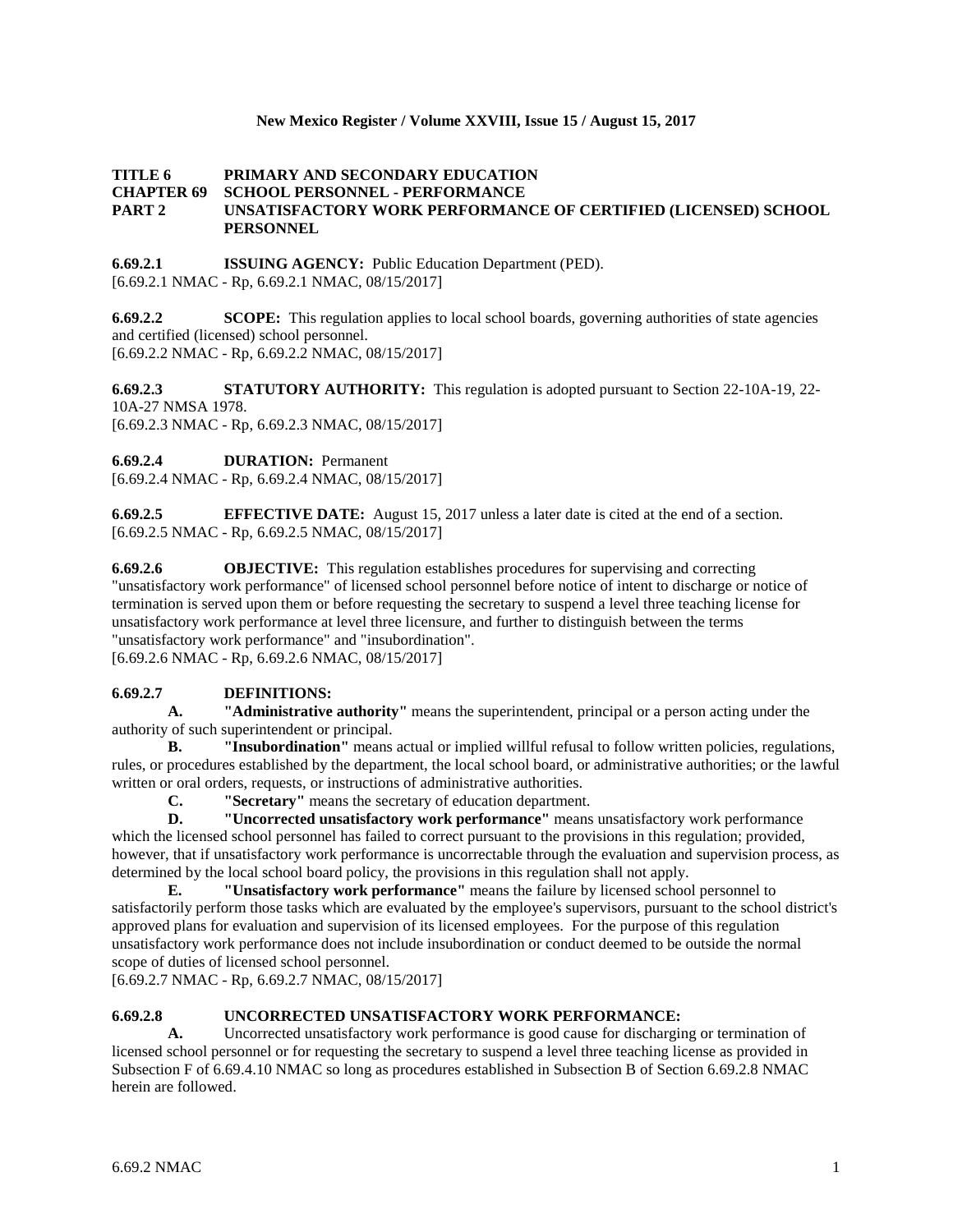**B.** The following procedures shall be followed by local school boards or governing authorities of state agencies in supervising and correcting unsatisfactory work performance of licensed school personnel before serving them with notice of intent to discharge pursuant to Section 22-10A-27 NMSA 1978 or before requesting the secretary to suspend a level three teaching license under Subsection F of 6.69.4.10 NMAC.

**C.** Every person who evaluates a licensed school employee under this rule shall submit an original written report to the school district superintendent, and an exact copy to the licensed school employee being evaluated. The effectiveness evaluation shall not be changed once each component is completed and delivered to either the school district superintendent or the licensed school employee being evaluated. In addition to the requirements in Subsection B of 6.69.2.8 NMAC, before requesting the secretary to suspend a level three teaching license as provided in Subsection F of 6.69.4.10 NMAC a local school district or governing authority of state agencies shall provide the teacher with professional development and peer intervention, including mentoring, for a period the school principal deems necessary.

**D.** A licensed school employee rated minimally effective or ineffective may provide a written statement in response to their effectiveness evaluation, and that statement shall become a permanent attachment to that employee's evaluation file.

**E.** Every person who rates a licensed school employee minimally effective or ineffective shall describe in detail the minimally effective or ineffective performance and, in writing, inform the licensee of the following:

**(1)** the right to a post-evaluation conference which the evaluator must convene and which shall occur no later than ten days after the evaluation is completed unless the employee agrees to an extension;

**(2)** that during the conference the evaluator will make recommendations to the employee with respect to specific areas of unsatisfactory performance and provide feedback that establishes the initial framework for an individual professional growth plan;

**(3)** that the evaluator will provide assistance in helping the employee correct unsatisfactory performance and the district will extend strategic support aligned to best practices identified by the department to assist the employee in correction of the unsatisfactory performance;

**(4)** that if the employee has an employment contract, the employee may be placed on a performance growth plan at the discretion of the evaluator for 90 school days from receipt of the notice of unsatisfactory work performance, provided that:

**(a)** the 90 days shall not include weekends, school holidays or school vacation periods, declared snow days, and approved employee leave days;

**(b)** during the 90 days the licensed school employee shall be observed and evaluated more than four times in writing and shall be informed of the results of those observations; and

**(c)** the evaluator shall maintain documentation of having provided assistance and notification of in-service training opportunities to help correct the performance deficiencies noted of the licensed school employee; and

**(5)** that receipt of the notice may constitute notice of uncorrected unsatisfactory work performance pursuant to Section 22-10A-3 NMSA 1978 and 6.69.2 NMAC.

Within five school days after the expiration of the 90-day performance growth plan, the evaluator shall determine whether the performance deficiencies have been corrected and forward a written recommendation to the school district superintendent.

**G.** Within 10 school days after receipt of that written recommendation, the school district superintendent or charter school head administrator shall provide the licensed school employee who has an employment contract with the school district written notification expressing whether the performance deficiencies have been satisfactorily corrected. A copy of the evaluator's recommendation shall accompany that notice.

**H.** If satisfactory progress has not been made, the local superintendent or charter school head administrator shall determine whether to discharge or terminate the employee pursuant to Sections 22-10A-27 or 22- 10A-24, NMSA 1978.

**I.** An employee who has been placed on a 90-day performance growth plan because of unsatisfactory work performance, and who has not been employed by a school district for three consecutive years shall have no reasonable expectation of continued employment beyond the end of the contract year by reason of being on a performance growth plan.

[6.69.2.8 NMAC - Rp, 6.69.2.8 NMAC, 08/15/2017]

# **HISTORY OF 6.69.2 NMAC:**